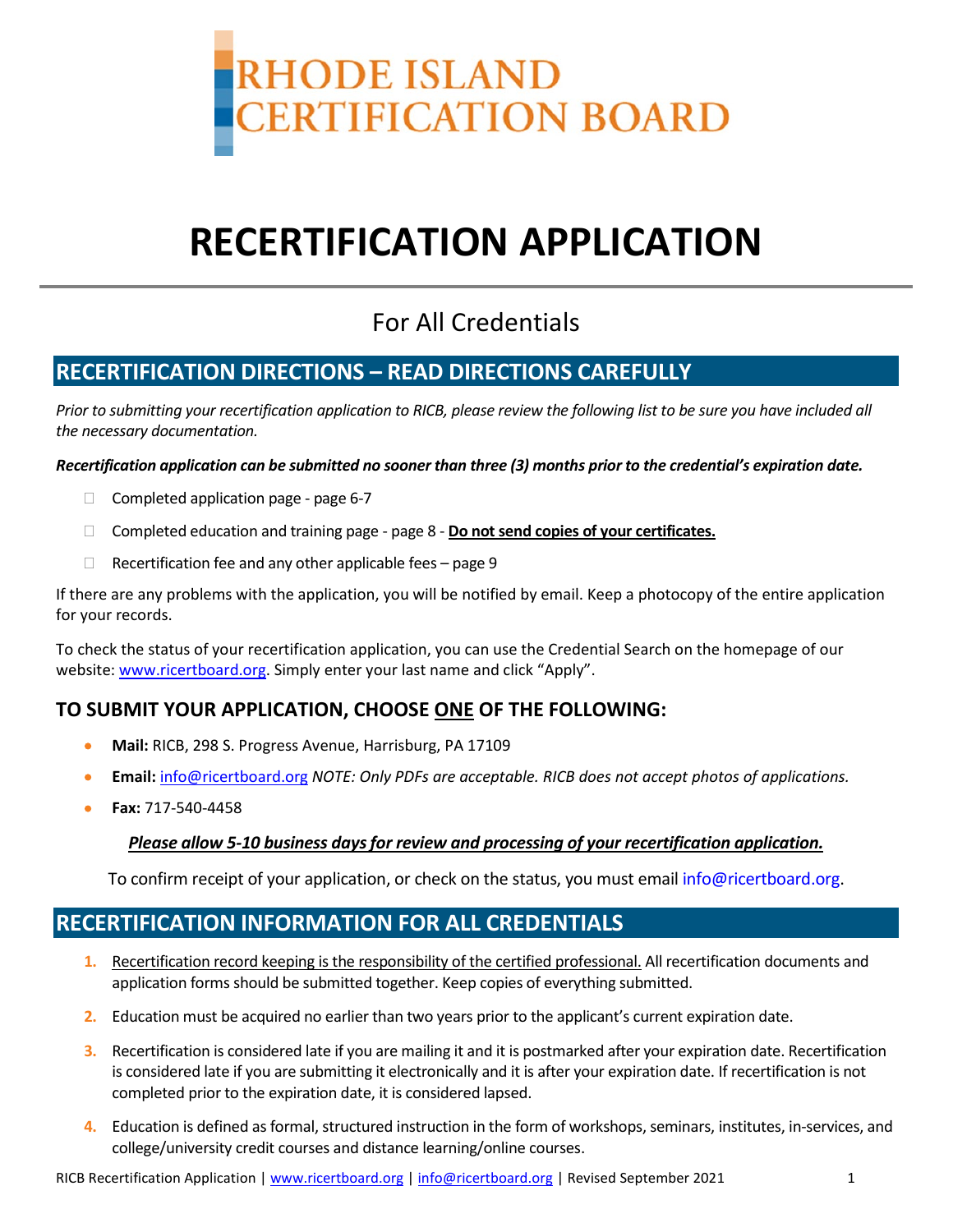## **AUDITING**

Documentation of continuing education is only required for recertification if a certified professional is randomly selected for review, or audit of their education hours. Audits occur twice per year (every March and September).

Those selected for audit will be notified and must submit documentation of the appropriate number of hours of education/training that they completed in the prior two-year period. Since the audit process is random, individuals may be selected for audit multiple times.

Non-compliance with the required education/training for recertification is viewed as a breach of professional ethics.

#### *DO NOT SEND IN COPIES OF YOUR CERTIFICATES OF COMPLETION FOR TRAININGS WITH YOUR RECERTIFICATION APPLICATION. THESE WILL NOT BE REVIEWED AT THE TIME OF YOUR RECERTIFICATION AND WILL BE DISCARDED. YOU WILL ONLY SEND COPIES OF TRAINING CERTIFICATES IF YOU ARE RANDOMLY SELECTED FOR A RECERTIFICATION AUDIT.*

### **EDUCATION INFORMATION**

You can use the same education for **multiple credentials** under the following conditions: they are in the correct two-year time frame (example if your credential was issued on 1/1/2021 and expires on 1/1/2023, you can use education after 1/1/2021) and it is relevant to the education requirements.

**College/university course** may be used. A three-college credit college course equals 45 hours.

Trainings, workshops, seminars, and conferences offered by professional associations, treatment providers, governmental agencies may be used.

**RICB does not accept** general staff meetings, supervision, staff rounds, or case management as education.

**Distance learning/online courses/webinars are acceptable.** There is no limit to the number of distance learning/online courses that can be used.

**Acceptable documentation** of education must include the professional's name, title, date, number of hours and the organization. Training registration forms and/or training sign-in sheets are not acceptable forms of documentation.

**Training must be non-repetitive** meaning the same training cannot be claimed more than one time even if the training is taken on different dates from different providers.

Official employer training tracking system/learning management system reports may be acceptable forms of documentation for education/training provided that the report contains the name of the employee/applicant, titles of each training, dates of each training, the number of hours of each training, and is signed by the applicant's supervisor.

**Published work** written by the certified professional and published by a professional publishing house may meet up to 10 hours of education. A copy of the published work must be submitted along with an education approval application.

A **certified professional who provides education** to other professionals may receive hours toward their own recertification. The presenter will receive the same number of hours as the participant; and the presentation can be used for credit once in each recertification period, provided the training has received RICB education approval. Training provided by a certified professional must also be documented by sponsoring organization in the same manner as participant documentation (i.e., certificate, letter of participation).

## **LAPSED CREDENTIAL**

A credential is valid for a two-year period. If your credential lapses, you have 12 months from your expiration date to recertify. After 12 months, you must reapply for your credential(s) and complete all the requirements for initial certification. *To renew a lapsed credential:* complete the recertification application with the appropriate requirements and fee(s), plus the lapsed fee of \$100.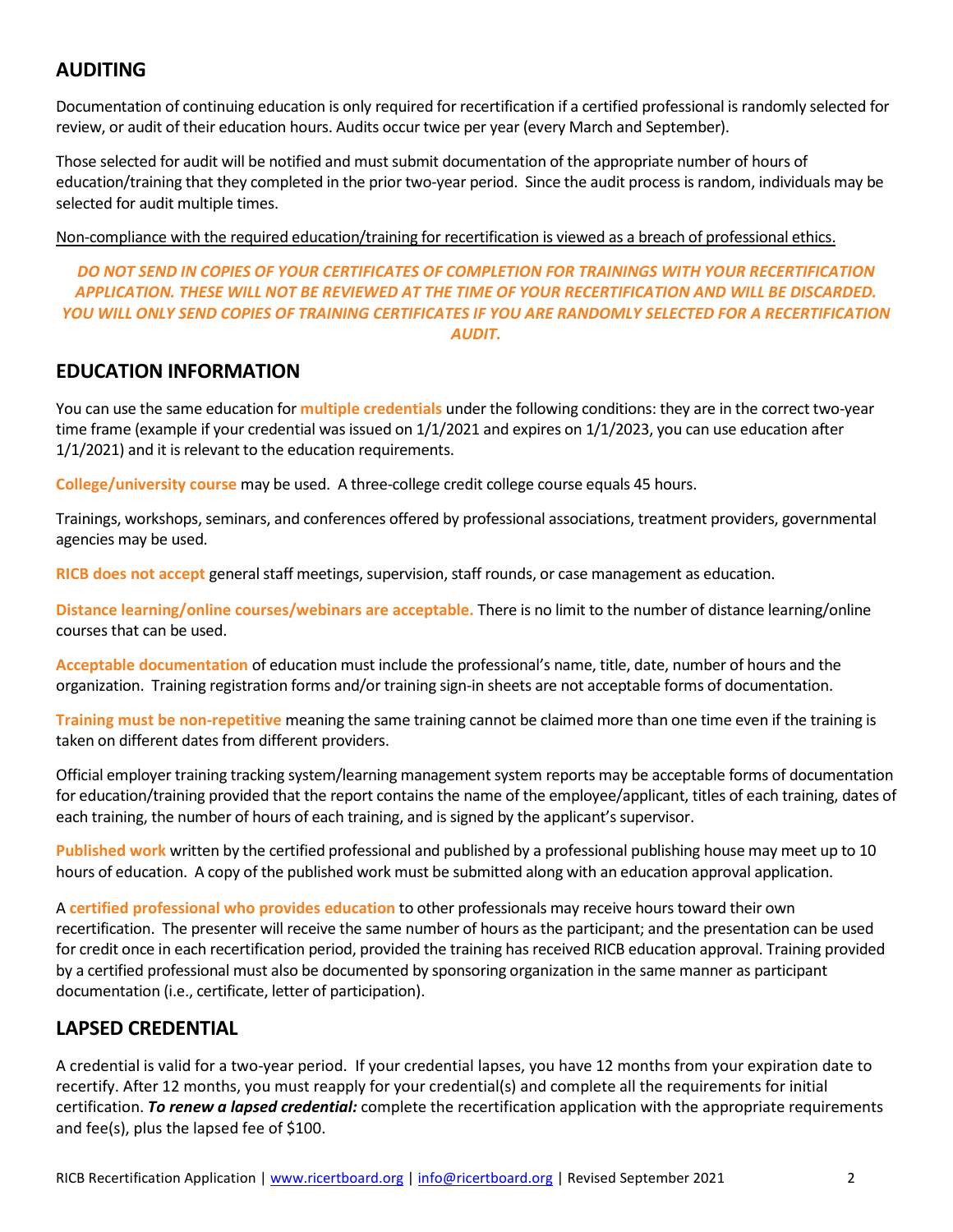## **FOR PROFESSIONALS HOLDING MULTIPLE RICB CERTIFICATIONS**

If you have more than one credential, you pay the recertification fee for your original credential plus \$50 each for all other credentials you are recertifying. If your additional credentials do not have the same expiration date as your primary credential, you will submit a second recertification application at the time they expire with the \$50 per credential recertification fee.

## **NAME CHANGES**

Name changes can be made at any time. Official, legal documentation of the name change is required. A copy of the legal documentation must be mailed, emailed, or faxed to RICB. Acceptable documentation includes copies of marriage license, divorce decrees, etc. Names on certificates cannot be changed until documentation is provided. Once documentation of a name change has been submitted to RICB, a new certificate will be sent to the certified professional.

## **EXPIRATION DATE CHANGE**

If you hold multiple RICB credentials, you can request to change the expiration date(s) and recertify your credentials at the same time. Recertification is made easier, as you are able to use the same education (if applicable) for all your credentials. This is optional. A written request along with the fee of \$25 per credential must be submitted with the recertification application of your primary certification.

## **INACTIVE & EMERITUS STATUS**

**Inactive Status:** For certified professionals, who are experiencing extenuating circumstances, a means to put their certification on hold and avoid paying lapsed fees, retesting (if applicable) and the reapplication process. Inactive status is for certified professionals who expect to be inactive for a minimum of six months. *Insufficient hours of continuing education will not be accepted as rationale for requesting Inactive Status.* 

**Emeritus Status:** For certified professionals who are retired from the work force but wish to maintain a connection to RICB.

Approval of each status is at the discretion of RICB. Applicants will be notified by RICB of the approval or denial via email approximately 7-10 business days after the request is received. For more information, visi[t www.ricertboard.org](http://www.pacertboard.org/) and click on Recertification. More information is on the left side of the page.

## **RELEASE**

I hereby request that the Rhode Island Certification Board grant the credential to me based on the following assurances and documentation:

I subscribe to and commit myself to professional conduct in keeping with the RICB Code of Ethical Conduct;

I hereby certify that the information given herein is true and complete to the best of my knowledge and belief. I also authorize any necessary investigation and the release of information relative to my certification. Falsification of any records or documents in my application will nullify this application and will result in denial or revocation of certification;

I consent to the release of information contained in my application and any other pertinent data submitted to or collected by RICB to officers, members, and staff of the aforementioned Board;

I consent to authorize RICB to gather information from third parties regarding continuing education and employment and understand that such communication shall be treated as confidential;

Allegations of ethical misconduct reported to RICB before, during, or after application for certification is made will be investigated by RICB and could result in the nullification of the application or denial or revocation of certification.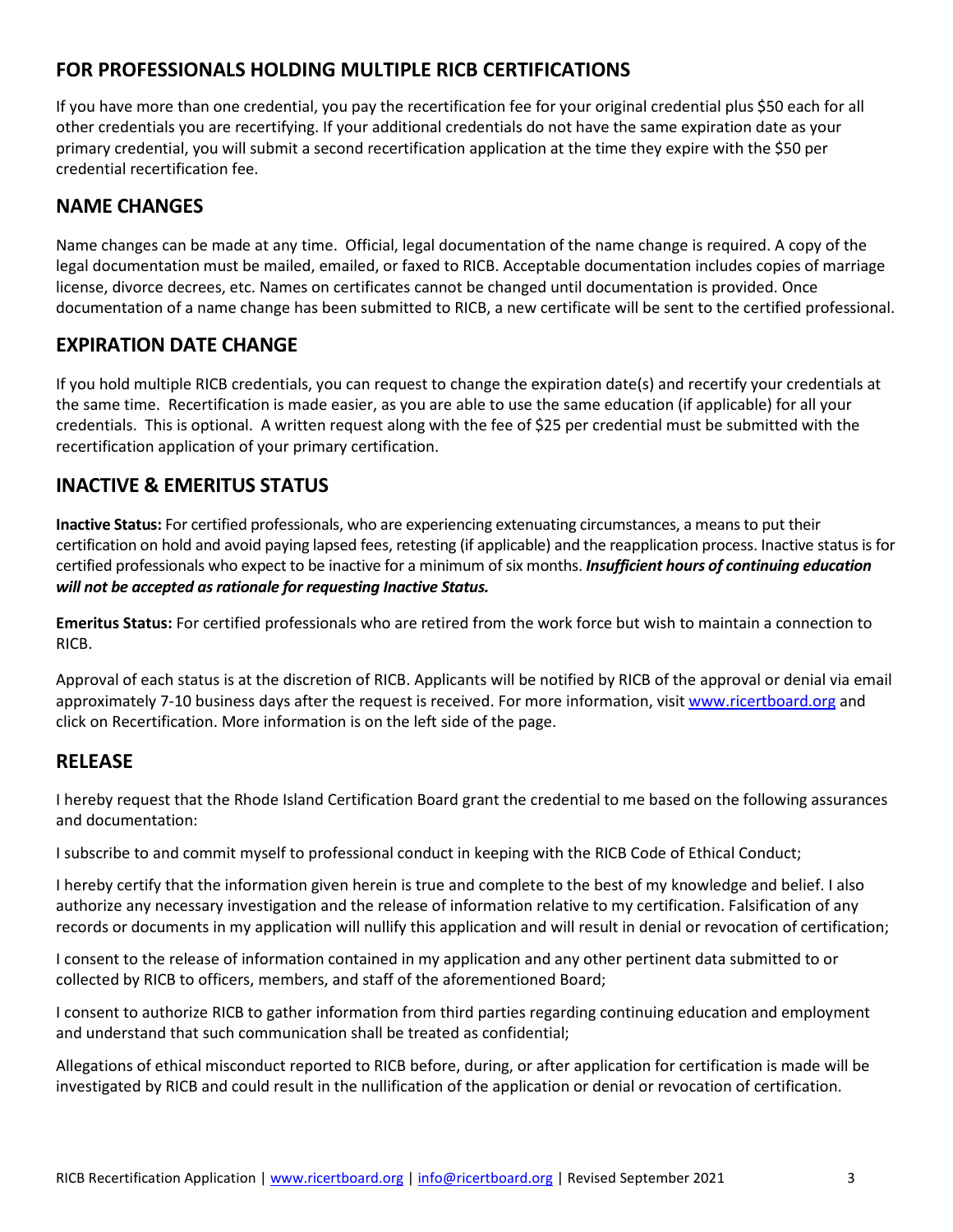## **RECERTIFICATION INFORMATION: COUNSELOR & CLINICAL SUPERVISOR**

*For other credentials refer to the next page.* 

#### **LICENSING**

In order to renew your license, your CADC, CAADC and/or CCS must remain active and in good standing. Licenses are renewed in October of even years. License renewal is done through the Rhode Island Department of Health, Chemical Dependency Licensing Board.

RICB does random checks throughout the year to verify those who are licensed have also renewed their certification(s). If a professional is found to be out of compliance, their name will be submitted to the Licensing Board.

#### **EDUCATION INFORMATION**

- **1.** Three (3) hours in professional ethics and responsibilities as part of the total education hours. Acceptable trainings that would meet this requirement include but are not limited to: ethics related to human services, HIPAA, confidentiality, boundaries, mental health law and mandated child abuse reporting.
- **2.** RICB accepts education received outside of Rhode Island under the following conditions:
	- **a.** Appropriate documentation (certificate, letter of attendance, transcript) is provided.

**b.** If an out-of-state education was approved by an IC&RC member board of that state, no further RICB approval is necessary. Proof of the IC&RC member board approval must be submitted. If these conditions were not met, the certified professional must seek RICB education approval.

|                          |            | <b>COUNSELOR &amp; CLINICAL SUPERVISOR</b>                                           |
|--------------------------|------------|--------------------------------------------------------------------------------------|
| <b>Name</b>              | <b>Fee</b> | <b>Education Requirement</b>                                                         |
| CADC (formerly ACDP)     | \$150      | 40 hours including 30 hours that are substance use specific and 3<br>hours in ethics |
| CAADC (formerly ACDP II) | \$150      | 40 hours including 30 hours that are substance use specific and 3<br>hours in ethics |
| CCS (formerly CDCS)      | \$150      | 6 hours specific to clinical supervision                                             |

#### **REQUIREMENTS AND FEES**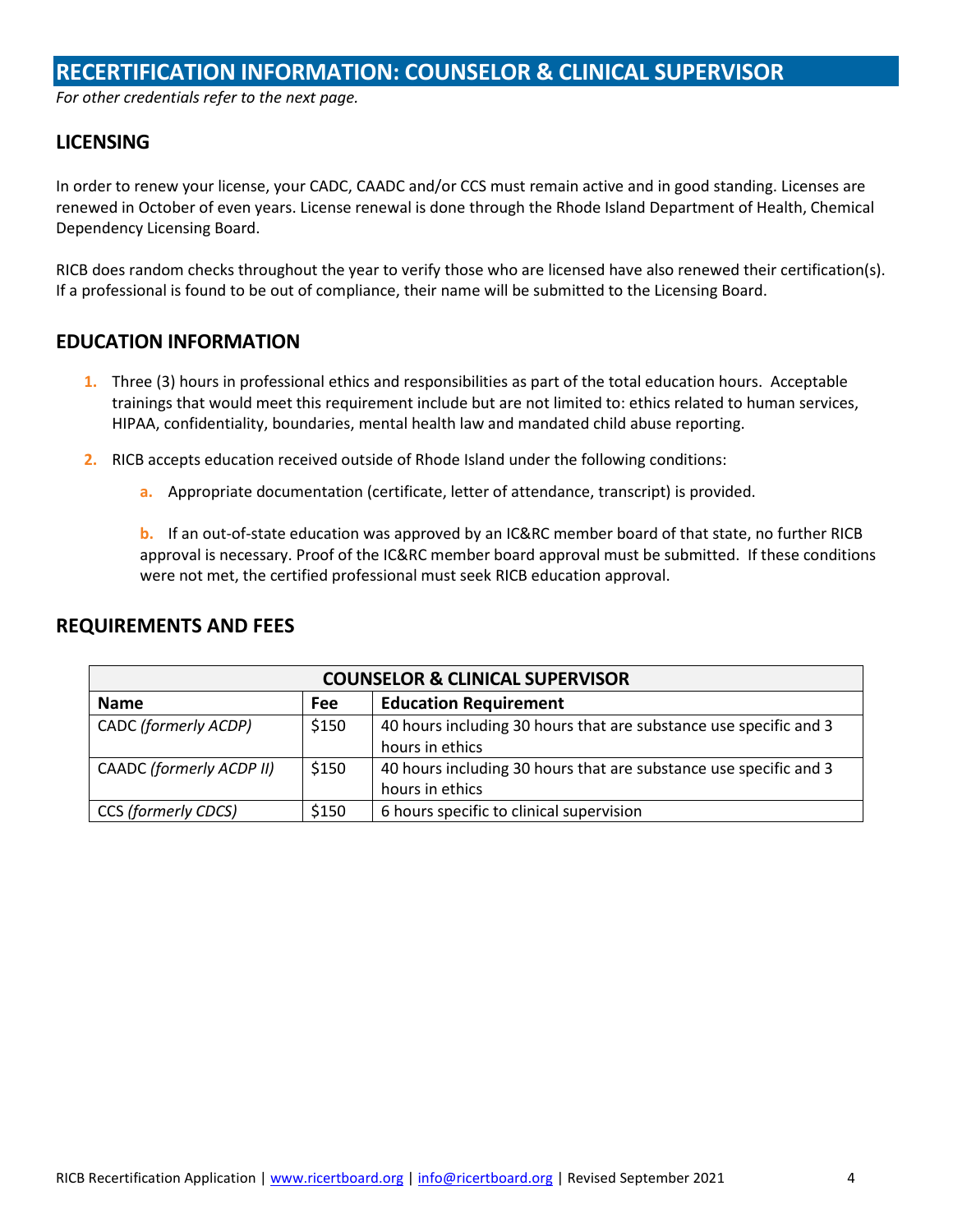## **RECERTIFICATION INFORMATION: ALL OTHER CREDENTIALS**

### **EDUCATION INFORMATION**

- **1.** Three (3) hours in professional ethics and responsibilities as part of the total education hours. EXCEPT for the CPRS which requires six (6) hours in ethics. Acceptable trainings that would meet this requirement include but are not limited to: ethics related to human services, HIPAA, confidentiality, boundaries, mental health law and mandated child abuse reporting.
- **2.** RICB accepts education received outside of Rhode Island under the following conditions:
	- **a.** Appropriate documentation (certificate, letter of attendance, transcript) is provided.
	- **b.** If an out-of-state education was approved by an IC&RC member board of that state, no further RICB approval is necessary. Proof of the IC&RC member board approval must be submitted. If these conditions were not met, the certified professional must seek RICB education approval.

#### **REQUIREMENTS AND FEES**

|              |       | STUDENT ASSISTANCE, CRIMINAL JUSTICE & CO-OCCURRING                           |
|--------------|-------|-------------------------------------------------------------------------------|
| <b>Name</b>  | Fee   | <b>Education Requirement</b>                                                  |
| <b>SAC</b>   | \$150 | 40 hours including 30 hours substance abuse specific and 3 hours in ethics    |
| <b>CCJP</b>  | \$150 | 40 hours including 15 hours specific to substance use, 15 hours specific to   |
|              |       | criminal justice and 3 hours in ethics                                        |
| CCDP&        | \$150 | 40 hours including 20 hours specific to co-occurring disorders and 3 hours in |
| <b>CCDPD</b> |       | ethics                                                                        |

|             |       | <b>PREVENTION</b>                                                        |  |
|-------------|-------|--------------------------------------------------------------------------|--|
| <b>Name</b> | Fee   | <b>Education Requirement</b>                                             |  |
| <b>CPS</b>  | \$150 | 40 hours including 30 hours specific to prevention and 3 hours in ethics |  |
| <b>ACPS</b> | \$150 | 40 hours including 30 hours specific to prevention and 3 hours in ethics |  |
| <b>CPSS</b> | \$150 | 40 hours including 30 hours specific to prevention and 3 hours in ethics |  |

|             |                             | PEER RECOVERY & COMMUNITY HEALTH                                  |
|-------------|-----------------------------|-------------------------------------------------------------------|
| <b>Name</b> | Fee                         | <b>Education Requirement</b>                                      |
| <b>CPRS</b> | Waived - funded<br>by BHDDH | 20 hours relevant to peer recovery including 6 hours in ethics    |
| <b>CCHW</b> | \$75                        | 20 hours relevant to community health including 3 hours in ethics |

|                           |      | <b>ENDORSEMENTS</b>                                                            |
|---------------------------|------|--------------------------------------------------------------------------------|
| <b>Name</b>               | Fee  | <b>Education Requirement</b>                                                   |
| Certificate of            | \$50 | 6 hours specific to gambling. Must be recertified at the same time as your     |
| Competency in Problem     |      | qualifying credential.                                                         |
| Gambling                  |      |                                                                                |
| <b>HIV Specialty</b>      | \$50 | 6 hours relevant to HIV. Must be recertified at the same time as your          |
| Endorsement               |      | qualifying credential.                                                         |
| Specialty in              | \$50 | 6 hours relevant to Cardiovascular Health & Diabetes. Must be recertified at   |
| Cardiovascular Health &   |      | the same time as your CCHW.                                                    |
| <b>Diabetes</b>           |      |                                                                                |
| Specialty in Older Adults | \$50 | 6 hours relevant to Older Adults. Must be recertified at the same time as your |
|                           |      | CCHW.                                                                          |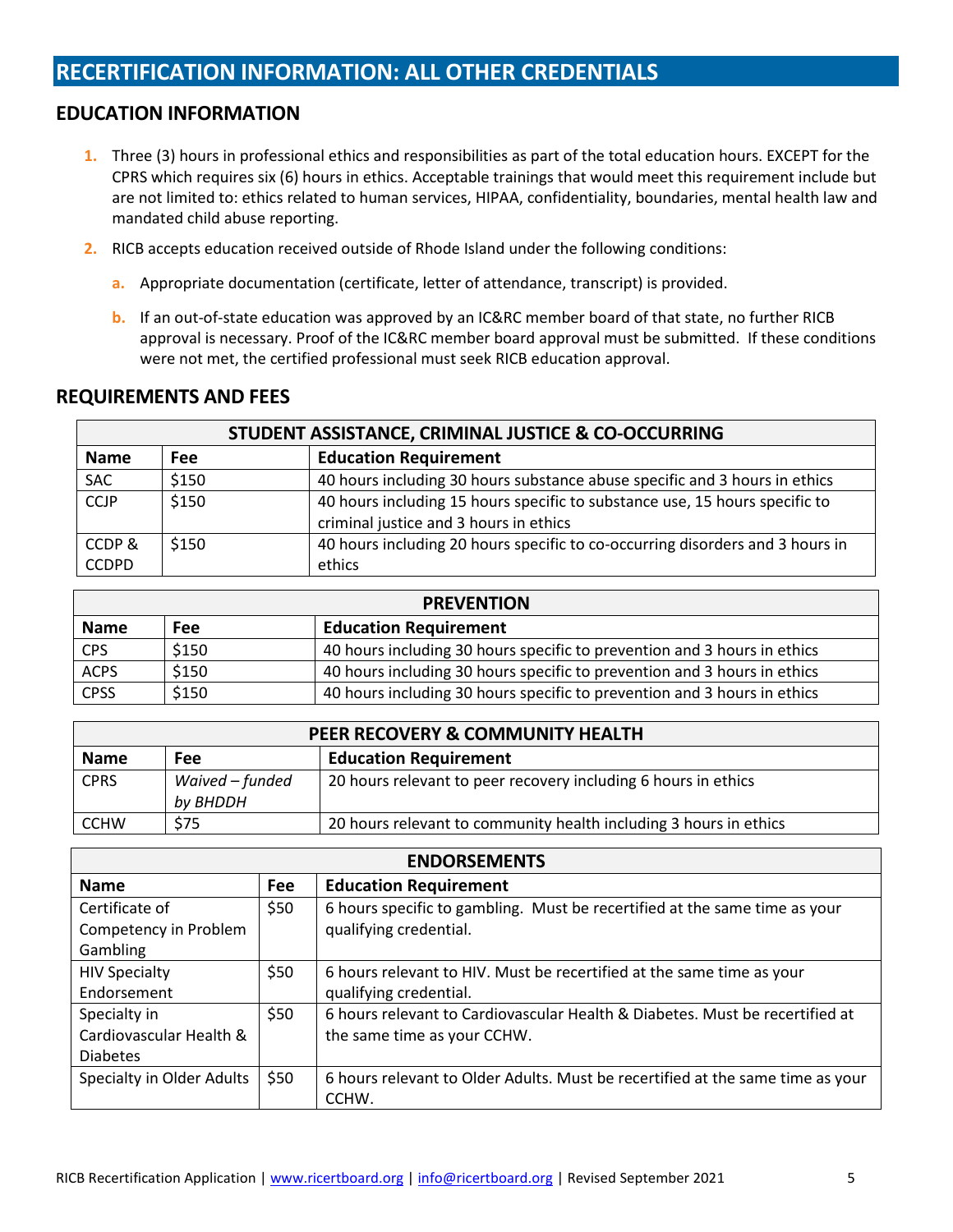## **RECERTIFICATION APPLICATION: FOR ALL CREDENTIALS**

*Form can be completed and saved. You may then print the appropriate pages to submit to RICB.* 

#### **TYPE OR PRINT LEGIBLY**

| RICB CERTIFICATION(S) I AM RECERTIFYING (CHECK ALL THAT APPLY):                                                                                                                                                                        |                                                                                                                                                                                                                                            |
|----------------------------------------------------------------------------------------------------------------------------------------------------------------------------------------------------------------------------------------|--------------------------------------------------------------------------------------------------------------------------------------------------------------------------------------------------------------------------------------------|
| Counselor & Clinical Supervisor: □ CADC □ CAADC □ CCS<br>Student Assistance, Criminal Justice & Co-Occurring: □ SAC □ CCJP □ CCDP □ CCDPD<br>Peer Recovery & Community Health: □ CPRS □ CCHW<br><b>Prevention:</b> □ CPS □ ACPS □ CPSS | <b>Endorsements:</b> $\Box$ HIV Specialty $\Box$ Gambling Endorsement $\Box$ Cardiovascular Health & Diabetes $\Box$ Older Adults                                                                                                          |
| Today's Date (mm/dd/yyyy): ____________________                                                                                                                                                                                        |                                                                                                                                                                                                                                            |
|                                                                                                                                                                                                                                        |                                                                                                                                                                                                                                            |
|                                                                                                                                                                                                                                        | Print your name as it should appear on your certificate. Credentials and degrees will not be printed.                                                                                                                                      |
|                                                                                                                                                                                                                                        |                                                                                                                                                                                                                                            |
| If yes, provide full details on a separate sheet.                                                                                                                                                                                      | Have you ever received any disciplinary action from another certification/licensing authority? $\Box$ Yes $\Box$ No                                                                                                                        |
| Have you read and understood the RICB Code of Ethical Conduct? $\Box$ Yes $\Box$ No<br>The Code of Ethical Conduct is located at www.ricertboard.org/ethics                                                                            |                                                                                                                                                                                                                                            |
| Have you read and understood the Release? (Located on page 3 of this application.) $\Box$ Yes $\Box$ No                                                                                                                                |                                                                                                                                                                                                                                            |
| Have you read and understood the Auditing process (page 2)? $\Box$ Yes $\Box$ No                                                                                                                                                       |                                                                                                                                                                                                                                            |
| <b>CONTACT INFORMATION</b>                                                                                                                                                                                                             |                                                                                                                                                                                                                                            |
|                                                                                                                                                                                                                                        |                                                                                                                                                                                                                                            |
|                                                                                                                                                                                                                                        |                                                                                                                                                                                                                                            |
|                                                                                                                                                                                                                                        |                                                                                                                                                                                                                                            |
| <b>Primary Email:</b>                                                                                                                                                                                                                  | REQUIRED: PRINT LEGIBLY: EMAIL IS OUR PRIMARY WAY OF COMMUNICATING WITH YOU.                                                                                                                                                               |
| Secondary Email: <u>_________________________________</u>                                                                                                                                                                              |                                                                                                                                                                                                                                            |
| <b>EMPLOYMENT INFORMATION</b> Note: you do not need to be employed to recertify.                                                                                                                                                       |                                                                                                                                                                                                                                            |
| Position/Title:                                                                                                                                                                                                                        |                                                                                                                                                                                                                                            |
| <b>Employer City:</b>                                                                                                                                                                                                                  |                                                                                                                                                                                                                                            |
| What is your gender?<br>$\square$ Female<br>$\Box$ Male<br>□ Nonbinary                                                                                                                                                                 | <b>DEMOGRAPHICS</b> Data is never released with identifying information. It is used to report workforce data to state and federal agencies.<br>Do you identify as transgender?<br>$\Box$ Yes<br>$\Box$ No<br>$\Box$ Prefer not to disclose |
| $\Box$ Prefer not to disclose                                                                                                                                                                                                          |                                                                                                                                                                                                                                            |

RICB Recertification Application | [www.ricertboard.org](http://www.ricertboard.org/) [| info@ricertboard.org](mailto:info@ricertboard.org) | Revised September 2021 6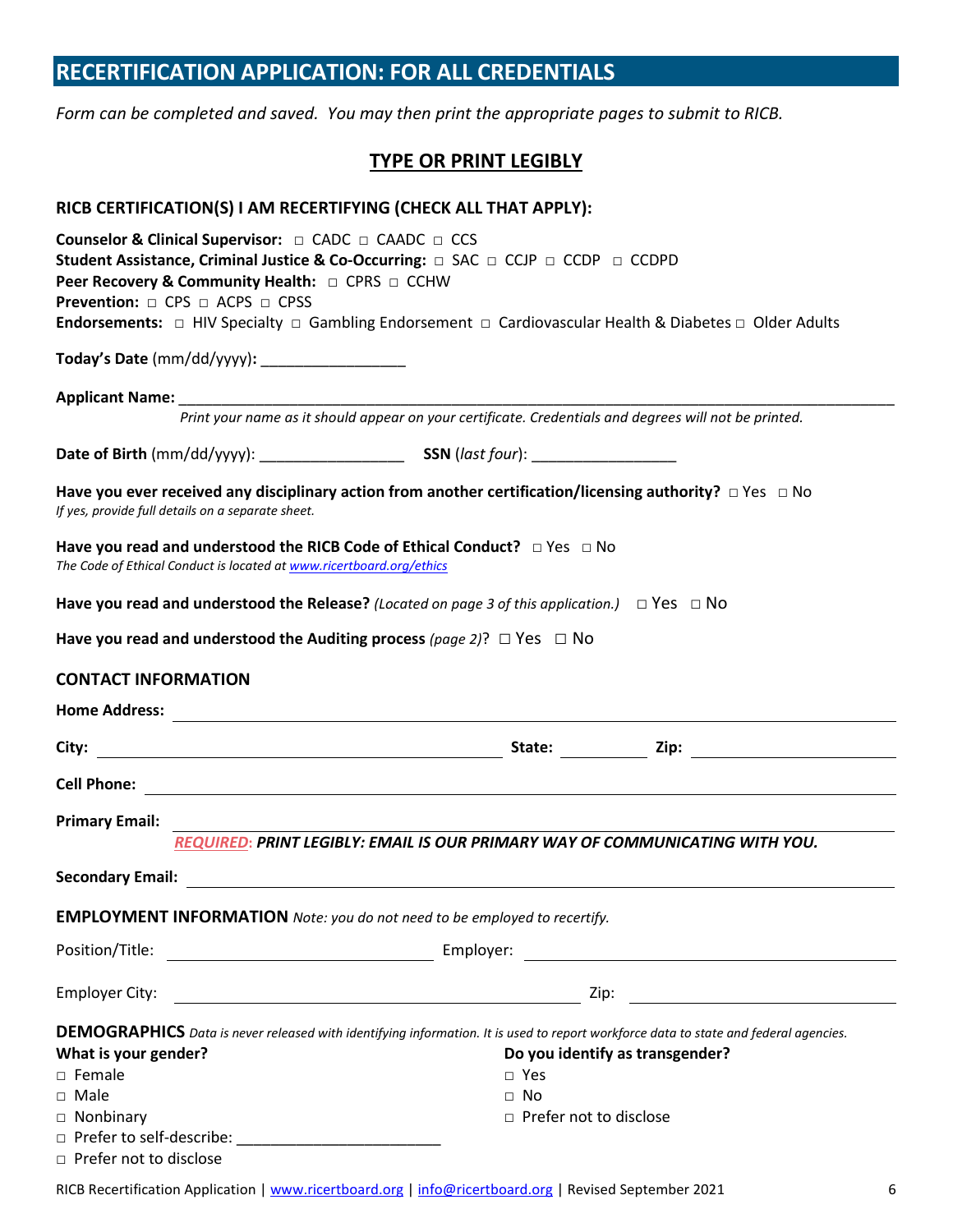#### **How do you describe your sexual orientation or sexual identity?**

- □ Heterosexual or straight
- □ Gay or lesbian
- □ Bisexual
- □ Queer
- □ Questioning or unsure
- □ Prefer to self-describe: \_\_\_\_\_\_\_\_\_\_\_\_\_\_\_\_\_\_\_\_\_\_\_\_\_
- □ Prefer not to disclose

## **Which best describes you?**

- □ Asian or Pacific Islander □ Multiracial or Biracial (please specify): \_\_\_\_\_\_\_\_\_\_\_\_\_\_\_\_\_\_\_\_\_\_\_\_\_
- □ Black or African American □ Not listed (please specify): \_\_\_\_\_\_\_\_\_\_\_\_\_\_\_\_\_\_\_\_\_\_\_\_\_\_\_\_\_\_\_\_\_\_
- □ Hispanic or Latino □ □ □ Prefer not to disclose
- □ Native American or Alaska Native
- □ White or Caucasian

## **What is your yearly income?**

- □ Less than \$20,000
- $\Box$  \$20,000 to \$34,999
- $\Box$  \$35,000 to \$49,999
- □ \$50,000 to \$74,999
- □ \$75,000 to \$99,999
- □ Over \$100,000
- □ Unsure
- □ Prefer not to disclose

#### **Language(s) spoken fluently** (check all that apply)**:**

- □ American Sign Language
- □ Arabic
- □ Chinese
- □ English
- □ French
- □ German
- □ Indigenous Language
- $\Box$  Italian

□ Active duty □ Veteran

□ Not Applicable

- □ Korean □ Polish
- 
- □ Portuguese
- □ Russian
- □ Spanish
- □ Tagalog (Filipino)
- □ Vietnamese
- $\Box$  Other, please specify:

**Do you have military experience?** 

#### **Employment plans for the next two years** *(check all that apply)*:

- □ Obtain full time employment/Increase hours
- □ Obtain part-time employment/Decrease hours
- □ No change
- □ Retire
- □ Move to a different career/field
- □ Unknown

## **What is the highest degree or level of school you have completed***?*

- *(If you're currently in school, please check the highest degree you have completed.)*
- □ Less than a high school diploma
- □ High school degree or equivalent (e.g. GED)
- □ Trade, Technical or Vocational School
- □ Some college, no degree
- □ Associate degree (e.g. AA, AS)
- □ Bachelor's degree (e.g. BA, BS)
- □ Master's degree (e.g. MA, MS, MEd)
- □ Professional degree (e.g. MD, DDS, DVM)
- □ Doctorate (e.g. PhD, EdD)
- RICB Recertification Application | [www.ricertboard.org](http://www.ricertboard.org/) | [info@ricertboard.org](mailto:info@ricertboard.org) | Revised September 2021 7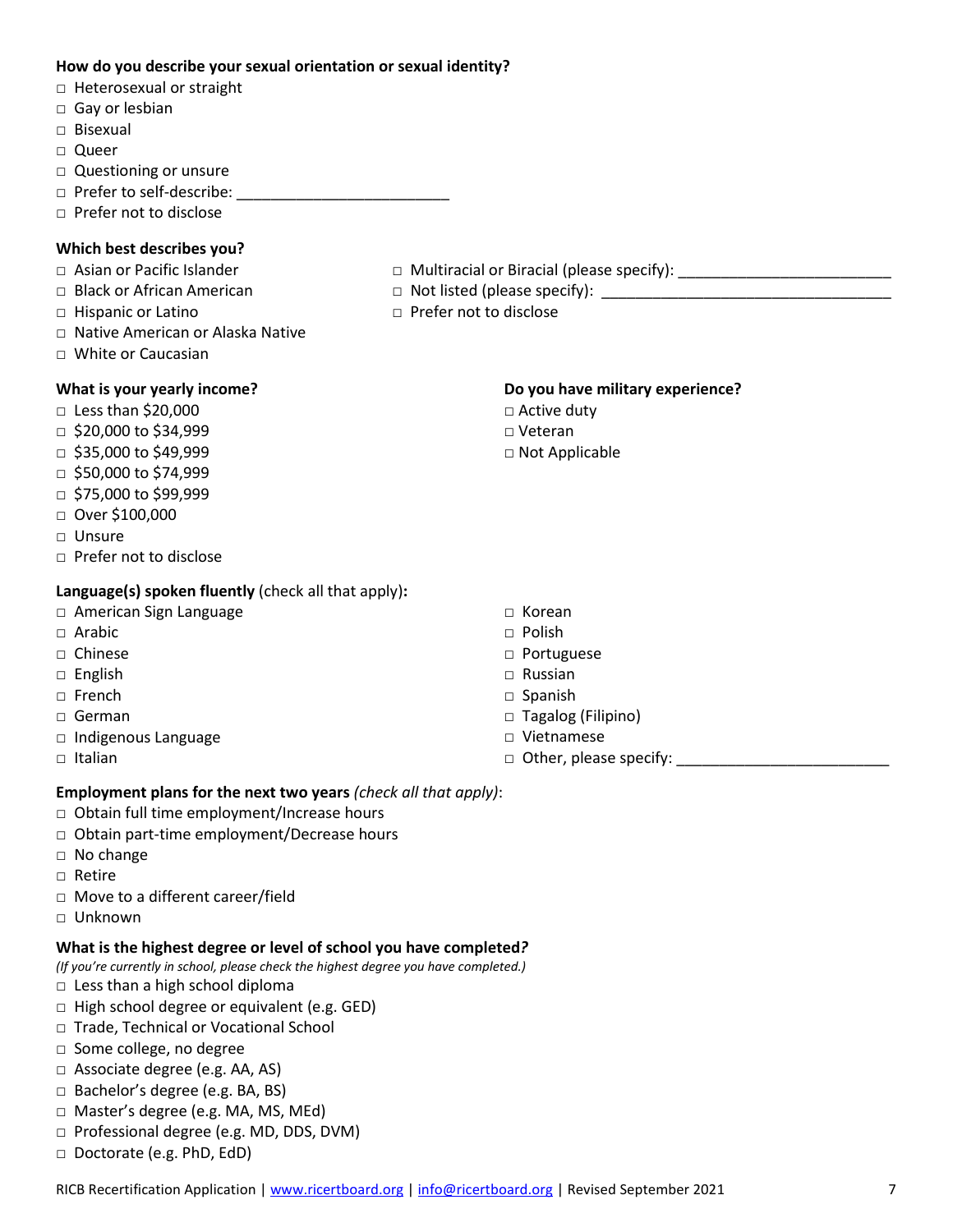## **EDUCATION & TRAINING**

Candidates for recertification must list below all trainings attended in the two-year recertification period. Recertification applications will not be approved without completion of the list. Photocopy this page if more room is needed. If the organization or state agency from whom you received your trainings provide transcripts that lists your name, dates of trainings, titles and number of hours, you may submit that documentation in lieu of this form.

|           |                                                                                                                                                                                                                                                                                                                                                                                                               | Hours: $\qquad \qquad \qquad \qquad$             |
|-----------|---------------------------------------------------------------------------------------------------------------------------------------------------------------------------------------------------------------------------------------------------------------------------------------------------------------------------------------------------------------------------------------------------------------|--------------------------------------------------|
|           | Date: $\qquad \qquad$                                                                                                                                                                                                                                                                                                                                                                                         |                                                  |
|           |                                                                                                                                                                                                                                                                                                                                                                                                               | Hours: $\qquad \qquad \overline{\qquad \qquad }$ |
|           | Date: $\frac{1}{\sqrt{1-\frac{1}{2}}\sqrt{1-\frac{1}{2}}\left(1-\frac{1}{2}\right)}$                                                                                                                                                                                                                                                                                                                          |                                                  |
|           |                                                                                                                                                                                                                                                                                                                                                                                                               | Hours:                                           |
|           | Date:                                                                                                                                                                                                                                                                                                                                                                                                         |                                                  |
|           |                                                                                                                                                                                                                                                                                                                                                                                                               | Hours:                                           |
|           | Date: $\frac{1}{\sqrt{1-\frac{1}{2}}\sqrt{1-\frac{1}{2}}\sqrt{1-\frac{1}{2}}\sqrt{1-\frac{1}{2}}}}$                                                                                                                                                                                                                                                                                                           |                                                  |
|           |                                                                                                                                                                                                                                                                                                                                                                                                               | Hours:                                           |
|           | Date: $\frac{1}{\sqrt{1-\frac{1}{2}}\sqrt{1-\frac{1}{2}}\sqrt{1-\frac{1}{2}}\sqrt{1-\frac{1}{2}}}}$                                                                                                                                                                                                                                                                                                           |                                                  |
|           |                                                                                                                                                                                                                                                                                                                                                                                                               | Hours: $\qquad \qquad \overline{\qquad \qquad }$ |
|           | Date: $\_\_$                                                                                                                                                                                                                                                                                                                                                                                                  |                                                  |
|           |                                                                                                                                                                                                                                                                                                                                                                                                               | Hours: $\qquad \qquad \qquad$                    |
|           |                                                                                                                                                                                                                                                                                                                                                                                                               |                                                  |
|           |                                                                                                                                                                                                                                                                                                                                                                                                               | Hours:                                           |
|           | Date: $\frac{1}{\sqrt{1-\frac{1}{2}}\sqrt{1-\frac{1}{2}}\sqrt{1-\frac{1}{2}}\sqrt{1-\frac{1}{2}}\sqrt{1-\frac{1}{2}}\sqrt{1-\frac{1}{2}}\sqrt{1-\frac{1}{2}}\sqrt{1-\frac{1}{2}}\sqrt{1-\frac{1}{2}}\sqrt{1-\frac{1}{2}}\sqrt{1-\frac{1}{2}}\sqrt{1-\frac{1}{2}}\sqrt{1-\frac{1}{2}}\sqrt{1-\frac{1}{2}}\sqrt{1-\frac{1}{2}}\sqrt{1-\frac{1}{2}}\sqrt{1-\frac{1}{2}}\sqrt{1-\frac{1}{2}}\sqrt{1-\frac{1}{2}}$ |                                                  |
|           |                                                                                                                                                                                                                                                                                                                                                                                                               | Hours: $\qquad \qquad$                           |
| Provider: | Date:                                                                                                                                                                                                                                                                                                                                                                                                         |                                                  |
|           |                                                                                                                                                                                                                                                                                                                                                                                                               | Hours:                                           |
|           | Date:<br><u>and the state</u>                                                                                                                                                                                                                                                                                                                                                                                 |                                                  |
|           |                                                                                                                                                                                                                                                                                                                                                                                                               | <b>TOTAL NUMBER OF HOURS:</b>                    |
|           |                                                                                                                                                                                                                                                                                                                                                                                                               |                                                  |

I have attended all trainings listed above and will provide documentation of attendance if audited.

Applicant Signature